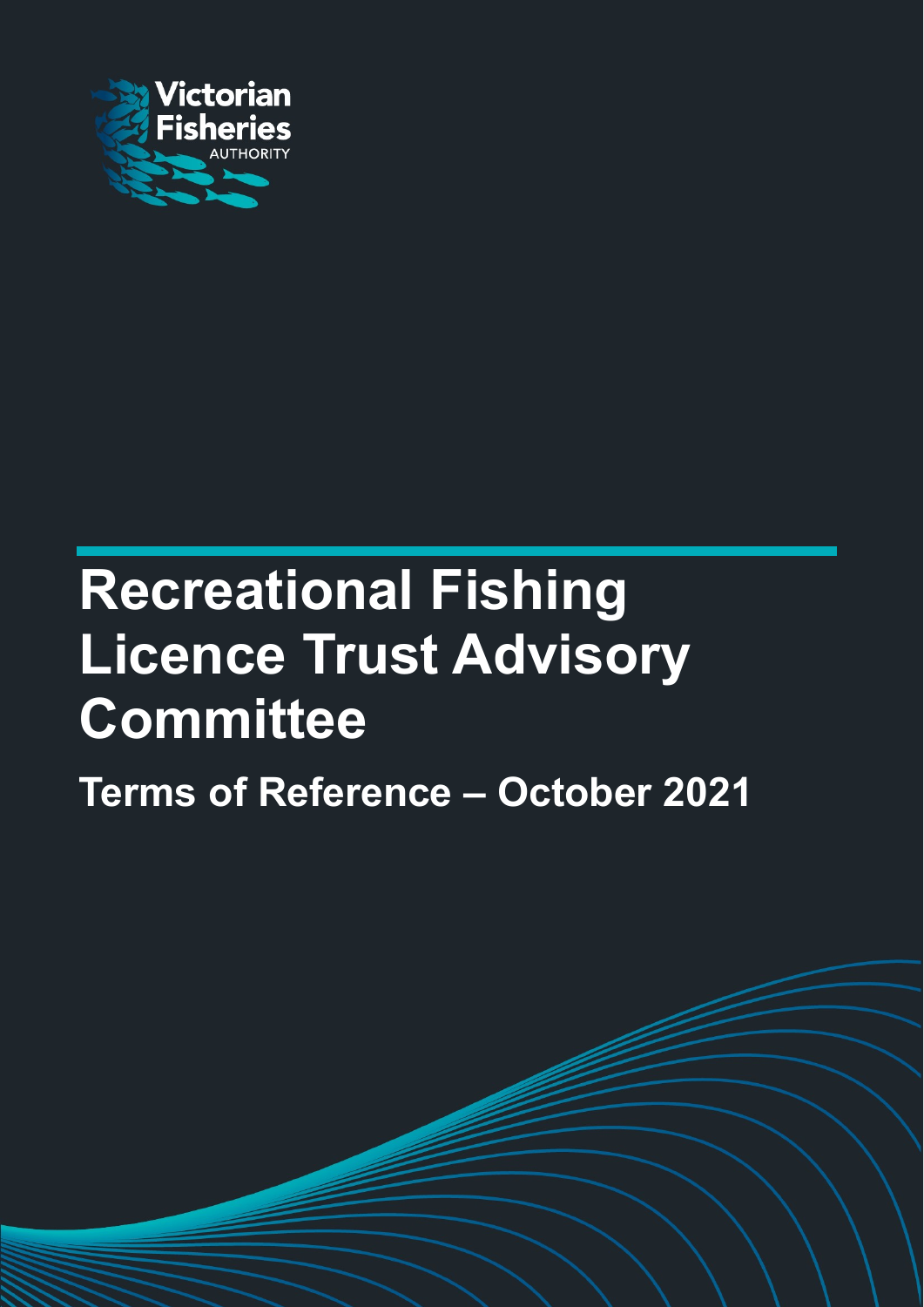# **Contents**

| $\overline{2}$<br>2.1<br>2.2<br>$\overline{\mathbf{3}}$<br>3.1<br>3.2<br>3.3<br>3.4<br><b>STANDARD PROCEDURE FOR MEMBER NOMINATION,</b><br>$\overline{4}$<br>APPOINTMENT, REAPPOINTMENT AND PROBITY CHECKS 4<br>4.1<br>4.2<br>4.3<br>4.4<br>4.5<br>$\overline{5}$<br>5.1<br>5.2<br>5.3<br>5.4<br>5.5<br>5.6<br>5.7<br>5.8<br>5.9<br>$\underline{6}$<br>$\underline{8}$<br>9<br>10 | $\mathbf{\overline{1}}$ |      |  |
|-----------------------------------------------------------------------------------------------------------------------------------------------------------------------------------------------------------------------------------------------------------------------------------------------------------------------------------------------------------------------------------|-------------------------|------|--|
|                                                                                                                                                                                                                                                                                                                                                                                   |                         |      |  |
|                                                                                                                                                                                                                                                                                                                                                                                   |                         |      |  |
|                                                                                                                                                                                                                                                                                                                                                                                   |                         |      |  |
|                                                                                                                                                                                                                                                                                                                                                                                   |                         |      |  |
|                                                                                                                                                                                                                                                                                                                                                                                   |                         |      |  |
|                                                                                                                                                                                                                                                                                                                                                                                   |                         |      |  |
|                                                                                                                                                                                                                                                                                                                                                                                   |                         |      |  |
|                                                                                                                                                                                                                                                                                                                                                                                   |                         |      |  |
|                                                                                                                                                                                                                                                                                                                                                                                   |                         |      |  |
|                                                                                                                                                                                                                                                                                                                                                                                   |                         |      |  |
|                                                                                                                                                                                                                                                                                                                                                                                   |                         |      |  |
|                                                                                                                                                                                                                                                                                                                                                                                   |                         |      |  |
|                                                                                                                                                                                                                                                                                                                                                                                   |                         |      |  |
|                                                                                                                                                                                                                                                                                                                                                                                   |                         |      |  |
|                                                                                                                                                                                                                                                                                                                                                                                   |                         |      |  |
|                                                                                                                                                                                                                                                                                                                                                                                   |                         |      |  |
|                                                                                                                                                                                                                                                                                                                                                                                   |                         |      |  |
|                                                                                                                                                                                                                                                                                                                                                                                   |                         |      |  |
|                                                                                                                                                                                                                                                                                                                                                                                   |                         |      |  |
|                                                                                                                                                                                                                                                                                                                                                                                   |                         |      |  |
|                                                                                                                                                                                                                                                                                                                                                                                   |                         |      |  |
|                                                                                                                                                                                                                                                                                                                                                                                   |                         |      |  |
|                                                                                                                                                                                                                                                                                                                                                                                   |                         |      |  |
|                                                                                                                                                                                                                                                                                                                                                                                   |                         |      |  |
|                                                                                                                                                                                                                                                                                                                                                                                   |                         |      |  |
|                                                                                                                                                                                                                                                                                                                                                                                   | $\overline{I}$          |      |  |
|                                                                                                                                                                                                                                                                                                                                                                                   |                         |      |  |
|                                                                                                                                                                                                                                                                                                                                                                                   |                         |      |  |
|                                                                                                                                                                                                                                                                                                                                                                                   |                         |      |  |
|                                                                                                                                                                                                                                                                                                                                                                                   |                         | 10.1 |  |

vfa.vic.gov.au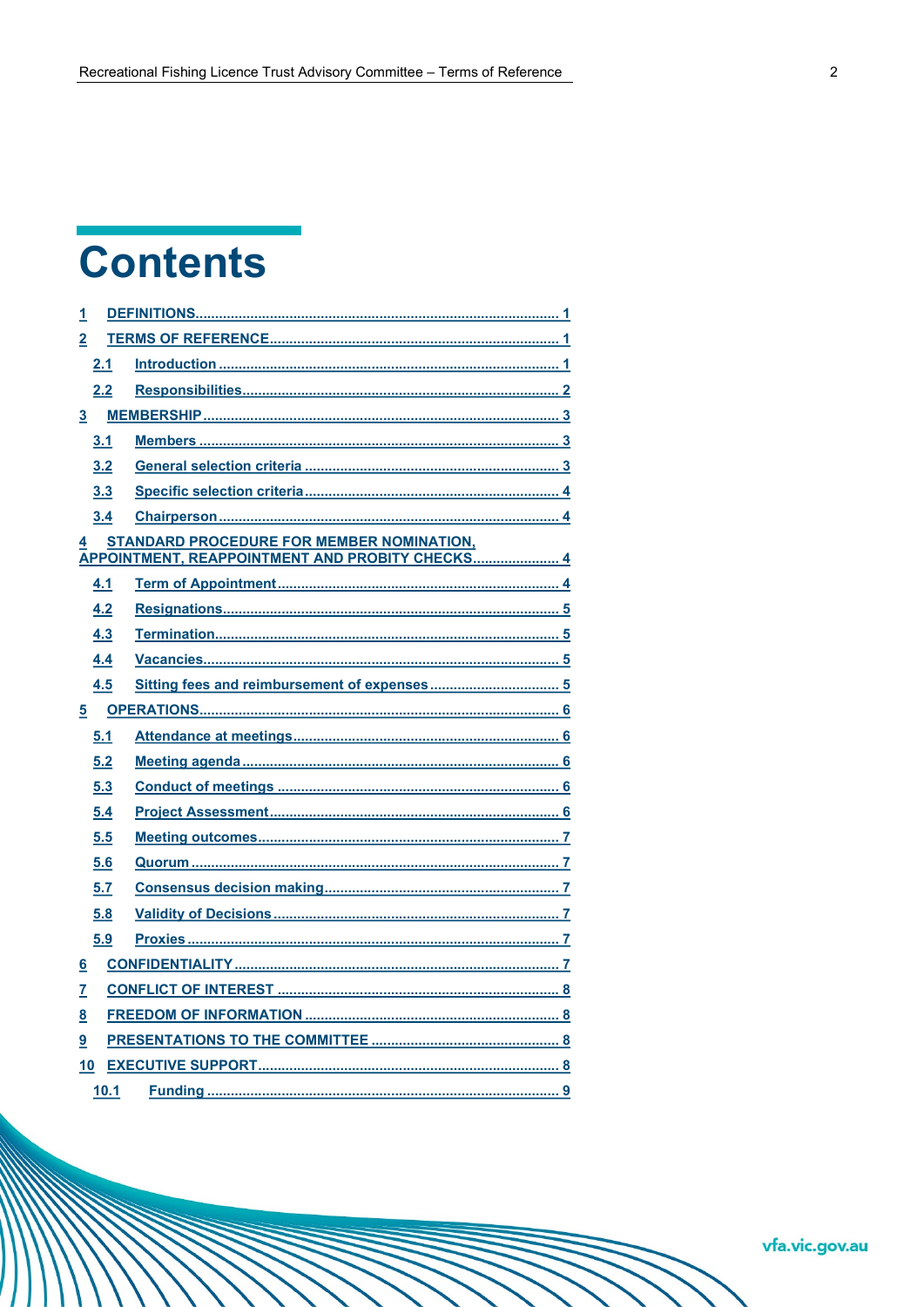| 10.3 |                                                          |  |
|------|----------------------------------------------------------|--|
| 10.4 |                                                          |  |
|      | 11 CODE OF CONDUCT AND ACCEPTANCE OF GIFTS. BENEFITS AND |  |
|      |                                                          |  |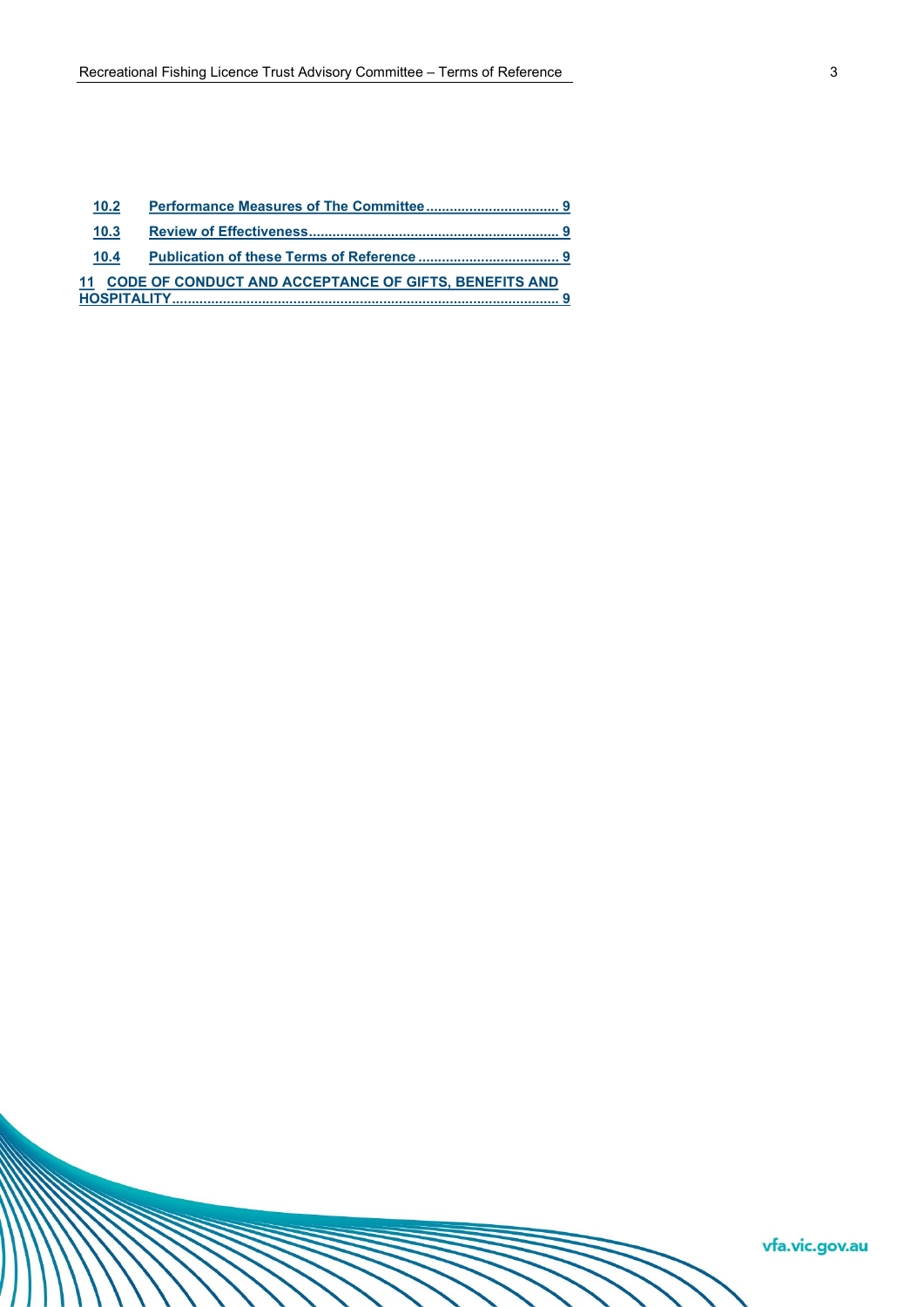# 1 DEFINITIONS

"Executive Officer" means secretariat staff provided by the VFA.

"VFA" means the Victorian Fisheries Authority.

"Committee" means the Recreational Fishing Licence Trust Advisory Committee.

"Guidelines" refers to the Victorian Government Appointment and Remuneration Guidelines.

"Minister" means the Minister for Fishing and Boating (who is responsible for fisheries).

"Member" means a person appointed to the Committee by the Minister.

"RFGP" means Recreational Fishing Grants Program

"RFL" means the Victorian Recreational Fishing Licence

# 2 TERMS OF REFERENCE

#### 2.1 Introduction

The Victorian Fisheries Authority is continually looking to improve the recreational fishing experience, through a wide variety of programs including expanding fish stocking, building infrastructure, education and enforcement, and enhancing fisheries habitats. In achieving this outcome, the VFA will continue the implementation of consultation arrangements to assist in the future management of the community's fisheries resources, with a strong focus on providing a broader range of opportunities for engagement and greater transparency, and accountability in decision making.

These arrangements include clear processes to provide greater opportunities for recreational fishers to have a say in setting priorities for the expenditure of the Recreational Fishing Licence revenue, including:

- (a) opportunities for recreational fishers and the VFA to engage on strategic matters through a State-wide Recreational Fishing Roundtable Forum to be held on a quarterly basis, with participation generally based on a group of fishers who collectively cover the broad range of fishing types and interests across Victoria;
- (b) opportunities for local recreational fishers and the VFA to engage in discussions about 'grass roots' matters on a needs basis; and
- (c) continuing to operate the Recreational Fishing Licence Trust Advisory Committee, comprising a broad range of recreational fishing interests, to provide advice on the expenditure of all RFL revenue, including projects that are received for considerations through the VFA's large, commissioning, intermediate and small grant programs, and all existing commitments to fund specified programs (e.g., fish stocking, education and enforcement, VRFish, Fishcare, etc.).

This document details the working terms of reference and governance arrangements as a working draft for the operation of the Committee. This document will be updated by the VFA over time, taking account of the ongoing operation of the Recreational Fishing Licence, ministerial guidance on the overall priorities for the expenditure of the RFL revenue, and any improvements to the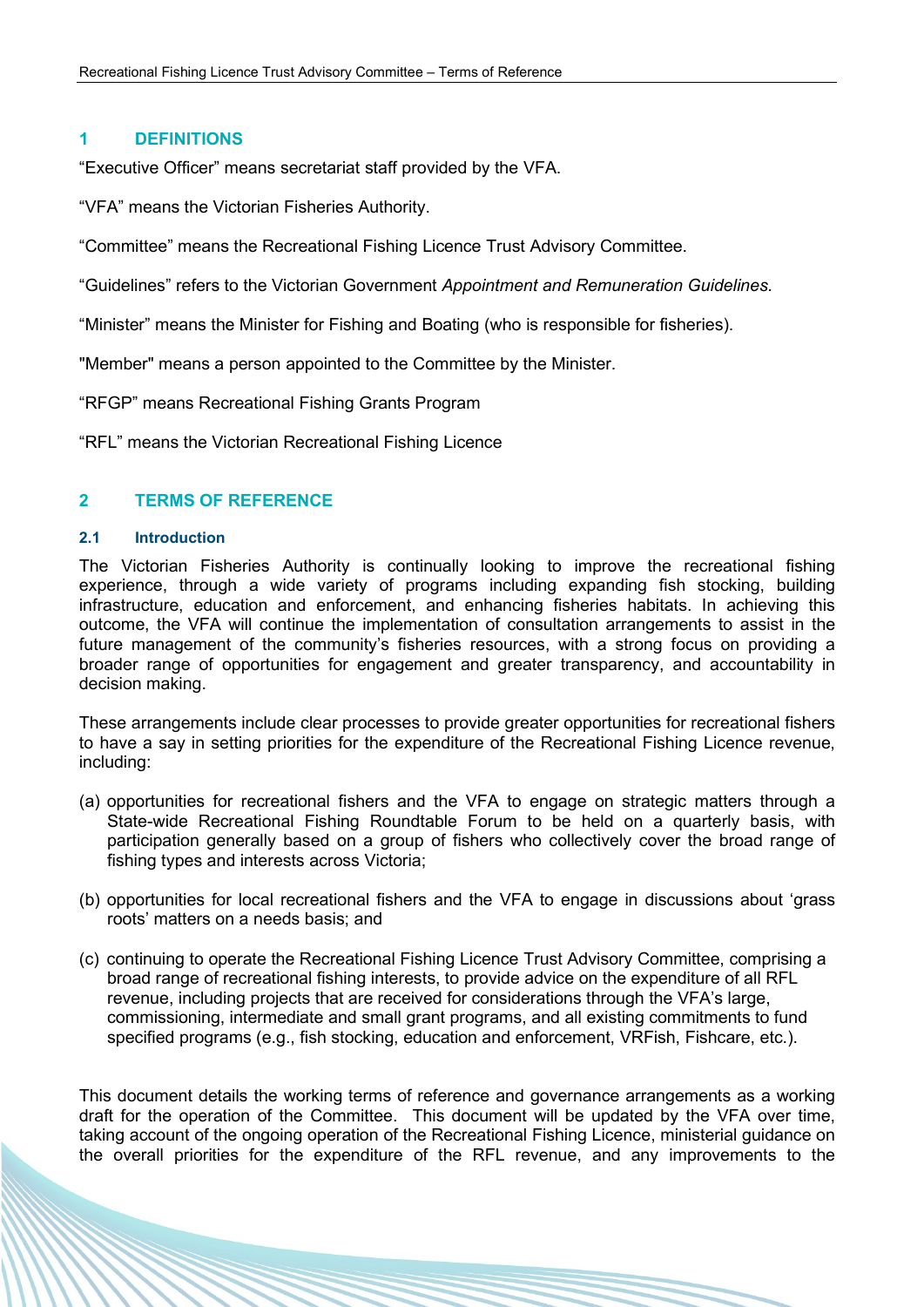governance arrangements for the expenditure of the RFL revenue (including implementing actions in response to independent audit reports).

The State-wide Recreational Fishing Roundtable Forum and Recreational Angler Surveys conducted by the VFA will assist in the development and setting of priorities for expenditure of RFL revenue.

To support the best use of RFL revenue, a 10-year strategic plan was developed in 2021 by a working group of recreational fishers from the Statewide Recreational Fishing Roundtable and VFA staff. The RFL Strategic Investment Plan 2021-2031 establishes a vision for the investment of RFL funds: 'To invest in improving recreational fishing opportunities for all Victorians', and includes 12 priority investment areas and objectives, and 24 strategies to achieve those objectives.

In developing the RFL Strategic Investment Plan, the working group considered information from four previous social surveys on order to again a better understanding of what Victorian recreational fishers want to see investment in. Common trends included, improving fish habitat, fish stocking, enforcing fishing rules, providing education in sustainable fishing, improving access and facilities, and conducting research and monitoring.

The RFL Strategic Plan will be used to set the broad priorities for the Committee to provide advice on applications for grants from RFL revenue to fund projects that will improve recreational fishing opportunities for Victorians into the future.

#### 2.2 Responsibilities

The role of the Committee is to monitor and provide advice to the Minister on the expenditure of all RFL Trust Account funds, taking account of the Committee's Terms of Reference, established commitments to fund specified programs, management plan commitments relevant to recreational fishing and any Ministerial directions.

All expenditure of RFL revenue must be directly relevant to recreational fishing.

The Committee's advice should take account of strategic opportunities in allocating funds over subsequent years. It may be appropriate to allocate only a portion of available funding in a given year.

The Committee is to provide advice on:

- (a) the eligibility and assessment criteria for the small grants sub-program;
- (b) the eligibility and assessment criteria for the intermediate grants sub-program;
- (c) the eligibility and assessment criteria for the large grants sub-program;
- (d) the eligibility and assessment criteria for the commissioning grants sub-program;
- (e) indicative amounts of funding to be allocated to the small, intermediate, and large grants subprograms;
- (f) ranking or assessment of the proposals under the small, intermediate, large, and commissioning grants sub-programs;
- (g) verbal and written feedback to the VFA, regarding successful and unsuccessful grant applications, including constructive guidance for any future applications, which can then be passed on to the VFA at its discretion; and
- (h) progress of all RFL funded commitments towards achieving suitable outcomes to benefit recreational fishing in Victoria.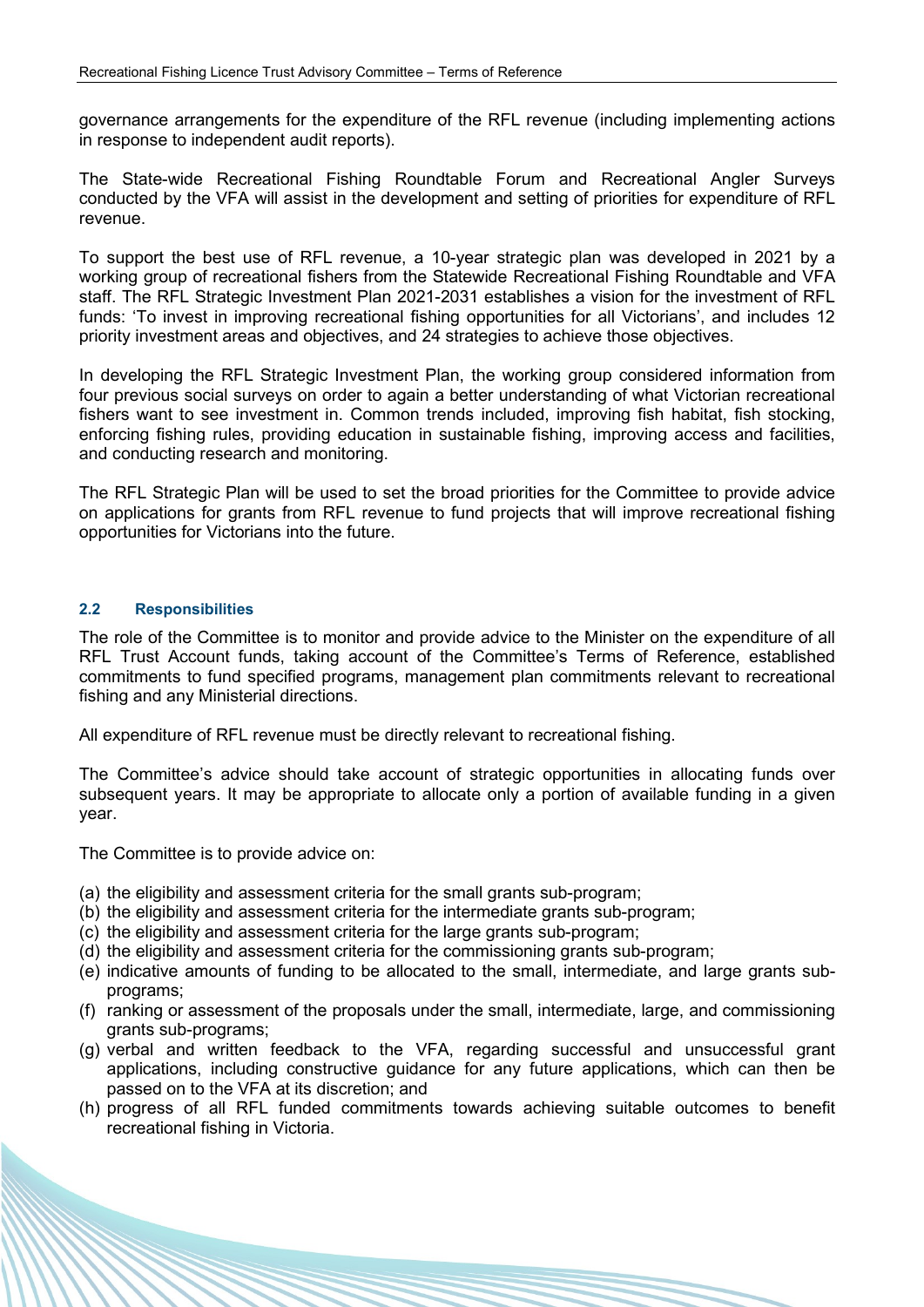The VFA will be responsible for:

- (a) providing executive support for the Committee;
- (b) conducting broader consultation processes with Victorian recreational fishers, as generally described in the Introduction section above;
- (c) establishing and maintaining a website to help recreational fishers identify local and state-wide funding priorities and providing information on programs funded by the RFGP;
- (d) formulating proposals and liaising with the Minister after consulting the Committee regarding projects under the commissioning sub-program of the RFGP, which are large priority projects generally in excess of \$100,000;
- (e) managing and administering commissioned projects in accordance with Victorian Government policies on purchasing;
- (f) administering the annual call for project proposals and evaluation against established criteria to ensure compliance with public accountability standards;
- (g) setting and monitoring milestones for all projects funded; and.
- (h) ensuring that all grants are acquitted to a standard determined by the Committee.

The Recreational Fishing Licence Trust Advisory Committee is an advisory committee. The VFA will undertake any functions in respect to entering into agreements or employing staff or consultants. The Committee is not authorised to directly expend any RFL Trust Account funds.

The Committee is subject to the general direction of the Minister. The Committee is to provide its recommendations to the Minister. Upon written request, the Minister may direct the Committee to reconsider any advice and request consideration of any relevant factors. The Minister retains full responsibility and discretion for all funding decisions.

# 3 MEMBERSHIP

#### 3.1 Members

The Recreational Fishing Licence Trust Advisory Committee is an Advisory Committee Group C, Band 2(b) organisation<sup>1</sup> established at the direction of the Minister for Fishing and Boating.

Committee membership will comprise eight members (plus a Cabinet appointed Chairperson) who collectively can provide a range of knowledge, experience and views from across the State covering as much as possible:

- (a) Ocean, coastal, estuarine, freshwater native fish and salmonid recreational fisheries;
- (b) Port Phillip Bay, South West, North East, North West, East Gippsland, West Gippsland regions;
- (c) One person nominated by VRFish to provide advice that reflects the views of:
	- 1. the whole Victorian recreational fishing community;
		- 2. the organisations affiliated with VRFish; and
		- 3. the VRFish Board.
- (d) The recreational fishing industry to provide advice that reflects the views of recreational fishers as identified by persons involved in the Victorian recreational fishing business sector (e.g. tackle, guides, charter, etc.)

# 3.2 General selection criteria

All Committee members must be Victorian residents at the time of their application/nomination, and throughout the term of their appointment (as confirmed by a driver's licence or other recognised document).

 $<sup>1</sup>$  Appointment and Remuneration Guidelines.</sup>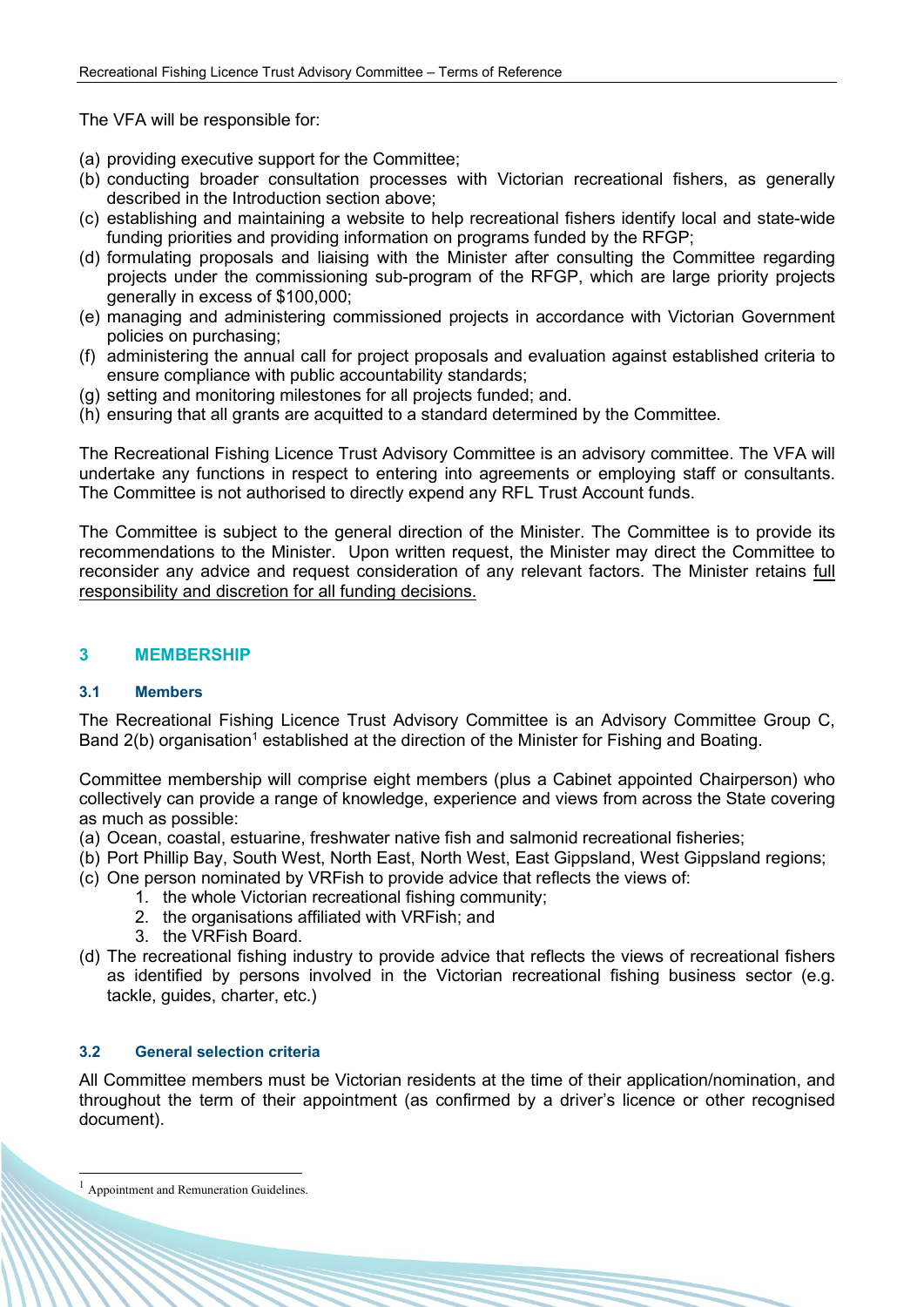#### 3.3 Specific selection criteria

- (a) practical knowledge, skills and experience in one or more of Victoria's marine or inland recreational fisheries;
- (b) understanding of the type of projects that could improve opportunities for recreational fishing in Victoria;
- (c) demonstrated capacity, experience and willingness to undertake two-way communication with a broad range of recreational fishing stakeholders;
- (d) commitment to work on a co-operative basis with other Committee members, including respecting the views of other members;
- (e) understanding of general management practices, such as business planning, financial accountability, public reporting and ethics; and
- (f) a working understanding of Victorian fisheries legislation.

#### 3.4 Chairperson

The Chairperson will be a non-elected position appointed through a Cabinet process. The period of appointment will be determined by the Minister.

The Chairperson's position will be responsible for:

- (a) bringing focus to the proceedings of Committee meetings;
- (b) ensuring the Committee operates in accordance with its terms of reference;
- (c) facilitating the achievement of informed decision-making;
- (d) reporting regularly, or when requested by the Minister, on the operation of the Committee and/or the results of its deliberations; and
- (e) ensuring that the Committee is providing timely high quality advice in a form that satisfies the Minister.

The Chairperson is the spokesperson for the Committee to the Minister and the VFA, and may represent the Committee at public functions or elsewhere when requested by the VFA on behalf of the Minister.

#### 4 STANDARD PROCEDURE FOR MEMBER NOMINATION, APPOINTMENT, REAPPOINTMENT AND PROBITY CHECKS

The process of selection of a member of the Committee is to be conducted by the VFA through an open expression of interest process and nomination process for the VRFish representative.

Committee members and the Chairperson are appointed by the Minister and on the terms and conditions specified in the Instrument of Appointment. The Minister may from time to time amend the terms and conditions of appointment.

A member of the Committee is eligible for reappointment in line with the Guidelines.

Prospective members are subject to probity and other checks.

#### 4.1 Term of Appointment

Members are appointed by the Minister to the Committee for a term of office up to three years and may be eligible for reappointment.

A member is eligible for reappointment to the Committee as determined by the Minister for Fishing and Boating.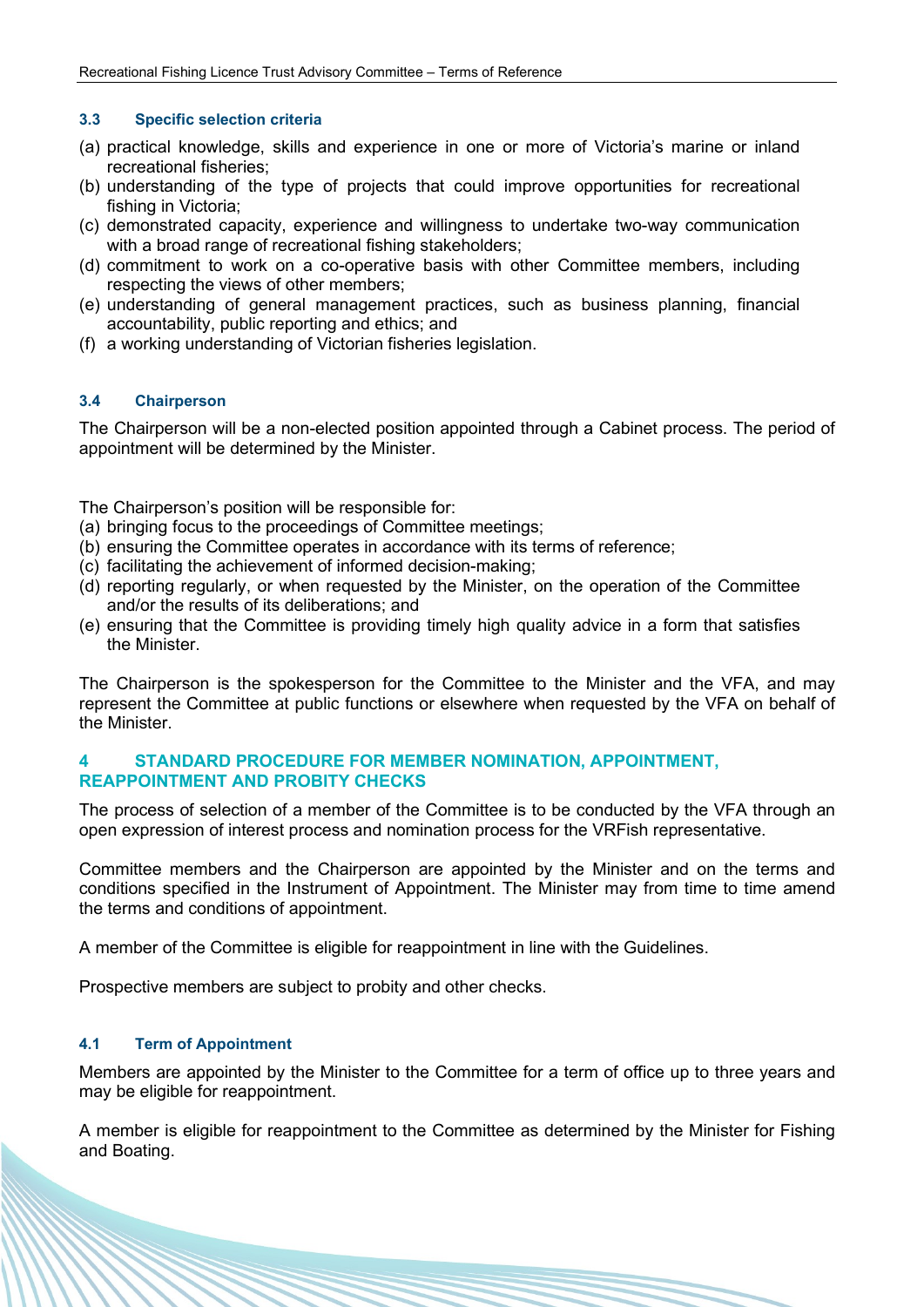#### 4.2 Resignations

The Chairperson or member of the Committee may resign in writing addressed to the Minister.

#### 4.3 Termination

The Minister for Fishing and Boating can remove a member from office if:

- (a) the member becomes incapable of performing their duties;
- (b) the member is negligent in the performance of duties;
- (c) the member engages in improper conduct;
- (d) the member breaches confidentiality;
- (e) the member does not adhere to basic rules of governance and conduct as provided by the Victorian Public Sector Commission (VPSC) which can viewed at www.vpsc.vic.gov.au/governance/; and
- (f) for any other valid reason determined by the Minister for Fishing and Boating.

# 4.4 Vacancies

The office of a Committee member becomes vacant if:

- (a) the person resigns under Section 4.2;
- (b) the person is removed from office under Section 4.3;
- (c) the person dies or in the opinion of the Minister becomes incapable of performing his/her duties;
- (d) the person becomes a bankrupt or a person disqualified from acting as a director or acting in the management of a company;
- (e) the person fails to attend 2 consecutive meetings (without a valid reason accepted by the Chairperson before a meeting; or in the case of the Chairperson accepted by the Chief Executive Officer, Victorian Fisheries Authority);
- (f) the person fails to attend 50 per cent of meetings over any given 12-month period (without a valid reason accepted by the Chairperson before a meeting; or in the case of the Chairperson accepted by the Chief Executive Officer, VFA).

Upon a vacancy occurring in the office of a member the vacancy may be filled with a suitable replacement to be appointed by the Minister.

The Minister may appoint any person to fill a vacant position on the Committee that arises during any three-year term, subject to having regard to the General and Specific Selection Criteria shown in section 3.1. In this situation the Minister may have regard to any preceding Expression of Interest application received in response to the Standard Procedure for Member Nominations as shown in section 4.

Members appointed to fill a vacancy will be appointed for a period not exceeding that of members currently appointed.

# 4.5 Sitting fees and reimbursement of expenses

The Committee is categorised as a Group C, Band 2(b) organisation under the Guidelines. Eligible members will be paid sitting fees as prescribed by the Guidelines and fixed in the Ministerial Instrument of Appointment.

Expenses will be paid in accordance with rates that apply to employees of the VFA for the provision of allowances for travelling and personal expenses and fixed in the Instrument of Appointment.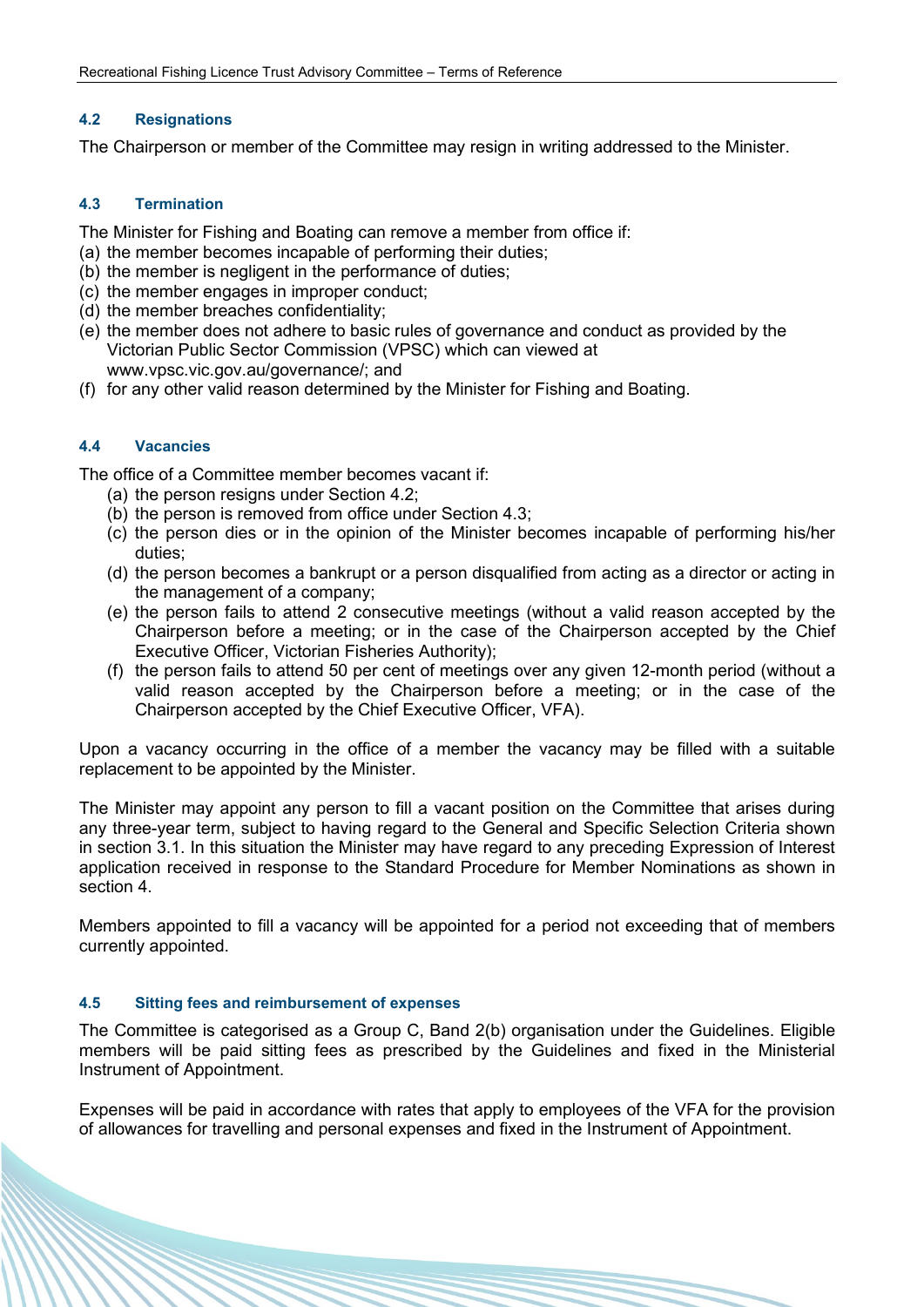#### 5 OPERATIONS

#### 5.1 Attendance at meetings

Members are expected to attend all meetings of the Committee, given the importance of the Committee's role in providing advice on the expenditure of RFL revenue to improve opportunities for Victorian recreational fishers.

Any member who is unable to attend a meeting is expected to notify the Chairperson as soon as practical, or in the case of the Chairperson notify the Director Recreational Programs, VFA. Refer to section 4.4 for further information about the effect of nonattendance at Committee meetings.

#### 5.2 Meeting agenda

It is the responsibility of the Executive Officer providing administrative support services to the Committee to ensure that agendas and papers for meetings are circulated in a timely manner prior to the meeting. Ten working days will be used as the benchmark for normal business papers, including all grant applications, noting the operation of SmartyGrants on-line grant application system.

#### 5.3 Conduct of meetings

The Committee will meet as often as required as determined by the Chairperson in consultation with members and the Director Recreational Programs, VFA. Meetings will be based on a forwardagenda.

The Committee will determine its own general meeting procedures in accordance with accepted custom and practice. The Committee and may deal with issues outside of meetings, within the context of its Terms of Reference, as required.

Meetings may be conducted in a manner determined by the Chairperson subject to these Terms of Reference or any direction given by the Minister or the Chief Executive Officer, VFA. The Chairperson will seek to ensure that every member has adequate opportunity to participate in the discussions on each item.

If the Chairperson is absent, or the office of Chairperson is vacant, a member shall be elected by the attending members to preside at that meeting.

Meetings are generally to be held in VFA offices at 1 Spring St, Melbourne. However, the Committee is encouraged to hold one meeting per year in a major regional centre in Victoria (relevant to recreational fishing).

Video meetings will also be held where appropriate with attendance of some members via video encouraged where it is not practical to attend in person.

#### 5.4 Project Assessment

All projects will be assessed and scored against agreed criteria to ensure fairness. Aggregate assessment scores will provide a basis for preliminary ranking of applications. However, assessment scores will not be the sole basis for decisions as additional information, critical evaluation and informed debate at Committee meetings may result in reassessment of relative merits and changes to the ranking of applications.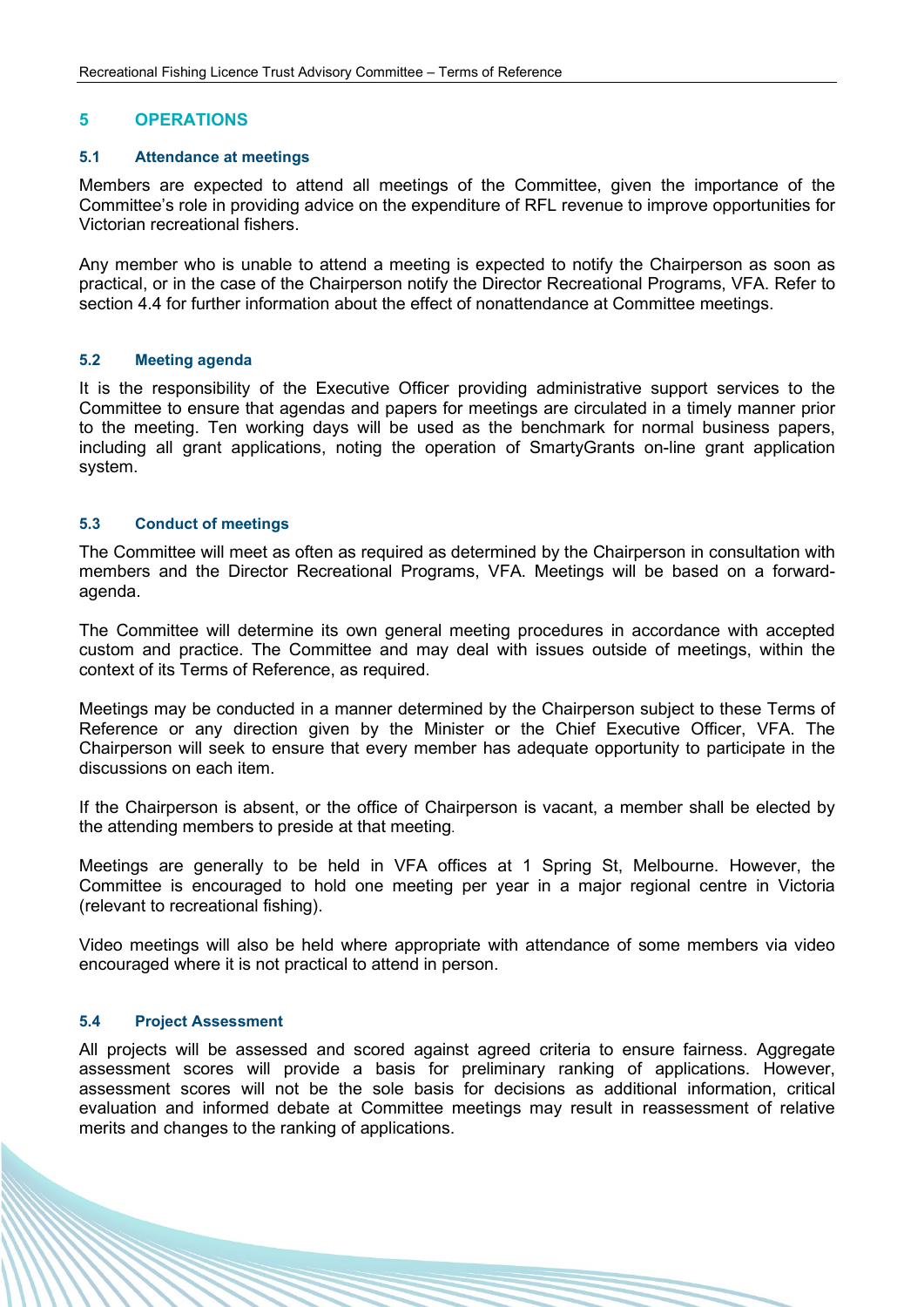A member must abstain from the assessment of any project where there is a genuine or perceived conflict of interest. In the event of a conflict of interest, the mean of all submitted project assessments will be attributed as the abstaining member's score.

#### 5.5 Meeting outcomes

Meeting minutes will be drafted by the Executive Officer and provided to members for their endorsement within two weeks of any meeting.

## 5.6 Quorum

A quorum is constituted by five members of the Committee, including a Chairperson.

No meeting shall commence or continue unless a quorum is present (five members).

#### 5.7 Consensus decision making

The Committee is to prepare its advice through consensus. However, where a consensus view cannot be reached, minority or dissenting views will be minuted on request. The Committee's advice is to be the majority view of the members present at the time of discussion held on an agenda item.

#### 5.8 Validity of Decisions

Advice of the Committee is not invalidated by:

- (a) a vacancy in the office of any member;
- (b) any accidental oversight of a procedural matter; or
- (c) any defect or irregularity in the appointment of a member.

#### 5.9 Proxies

Proxies or deputies for members are not permitted.

# 6 CONFIDENTIALITY

Members of the Committee must keep all deliberations confidential in order to provide a forum for independent advice and debate. Members will be able to discuss with their respective groups or organisations issues before the Committee that are not of a confidential nature, but must not discuss any deliberations of the Committee or circulate any meeting agendas, minutes, papers or other materials publicly. A Chairperson summary will be made available to the public on the VFA webpage following each Committee meeting.

The matter of confidentiality will rest not just with the individual member but also with the administration and membership of their respective groups and organisations.

The Committee is not permitted to speak to the media on matters that relate to the Committee's deliberations unless prior Ministerial consent has been obtained via the VFA.

The final outcomes for each Committee meeting will be published on the VFA Website, following endorsement by the Chairperson as a valid record of a meeting, and acceptance by the Chief Executive Officer, VFA that the record of a meeting is consistent with the Committee's Terms of Reference and satisfy relevant Victorian Government publication policies.

Committee agenda papers (including grant applications) shall not be circulated by any member to a person or organisation who is not a member of the Committee.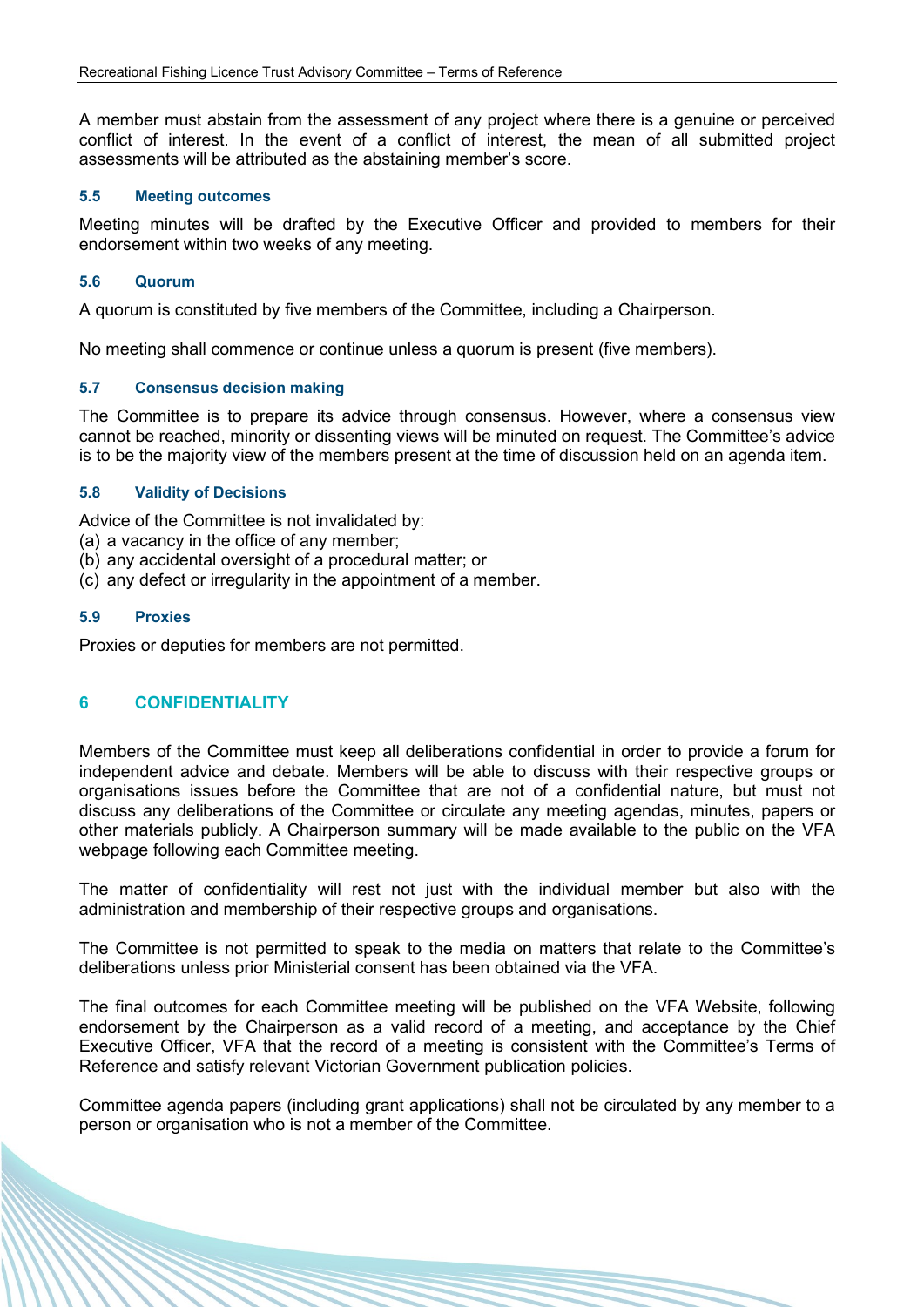# 7 CONFLICT OF INTEREST

Members must be aware of the need to manage all genuine conflicts of interests and be aware of the possibility that an interest they may have could raise the perception of a conflict of interest.

A member who has a direct or indirect pecuniary or other relevant interest in a matter being considered or about to be considered at a meeting of the Committee, and whose interest appears to raise a conflict with the proper performance of the member's duties in relation to the consideration of the matter must, as soon as possible after the relevant facts have come to the member's knowledge, disclose the nature of the interest to the Chairperson. It is each member's responsibility to exercise extreme caution in such matters. In the event of any doubt, it is advised either a potential, or perception of a potential conflict of interest, should be notified immediately.

The Chairperson at a meeting at which a declaration of an interest is made shall cause the declaration to be recorded in the minutes of the meeting and added to a conflict of interest register maintained by the VFA.

 A disclosure by a member at a meeting that the member is a member, or is in the employment, of a specified company or other body, or is a partner, or is in the employment, of a specified person, or has some other specified interest relating to a specified company or other body or to a specified person, is a sufficient disclosure of the nature of the interest in any matter relating to that company or other body or to that person which may arise after the date of the disclosure and which is required to be disclosed.

When a member makes a declaration of a conflict of interest, the Chairperson may require the member to withdraw from the meeting for the period of discussion and resolution of that business.

A contravention of this clause does not invalidate any RFGP decision of the Committee.

#### 8 FREEDOM OF INFORMATION

Members should be aware that all documents relating to the Committee (for example meeting papers, correspondence, expense claims) will be placed on file and subject to the Freedom of Information Act 1982.

Members should also be aware that electronic documents, i.e. email correspondence between the Committee and the VFA and/or individual Committee members and the VFA, could be the subject of a request for production under the Freedom of Information Act 1982.

#### 9 PRESENTATIONS TO THE COMMITTEE

The Chairperson or VFA may invite grant applicants to give brief oral presentations to the Committee on their applications or progress on the implementation and outcomes of an approved application, in order to inform the Committee's deliberations (VFA will work with the Committee to develop reasonable criteria in this regard). However, grant applicants are not to be present during any discussions by the Committee about the merits (or otherwise) of a project.

#### 10 EXECUTIVE SUPPORT